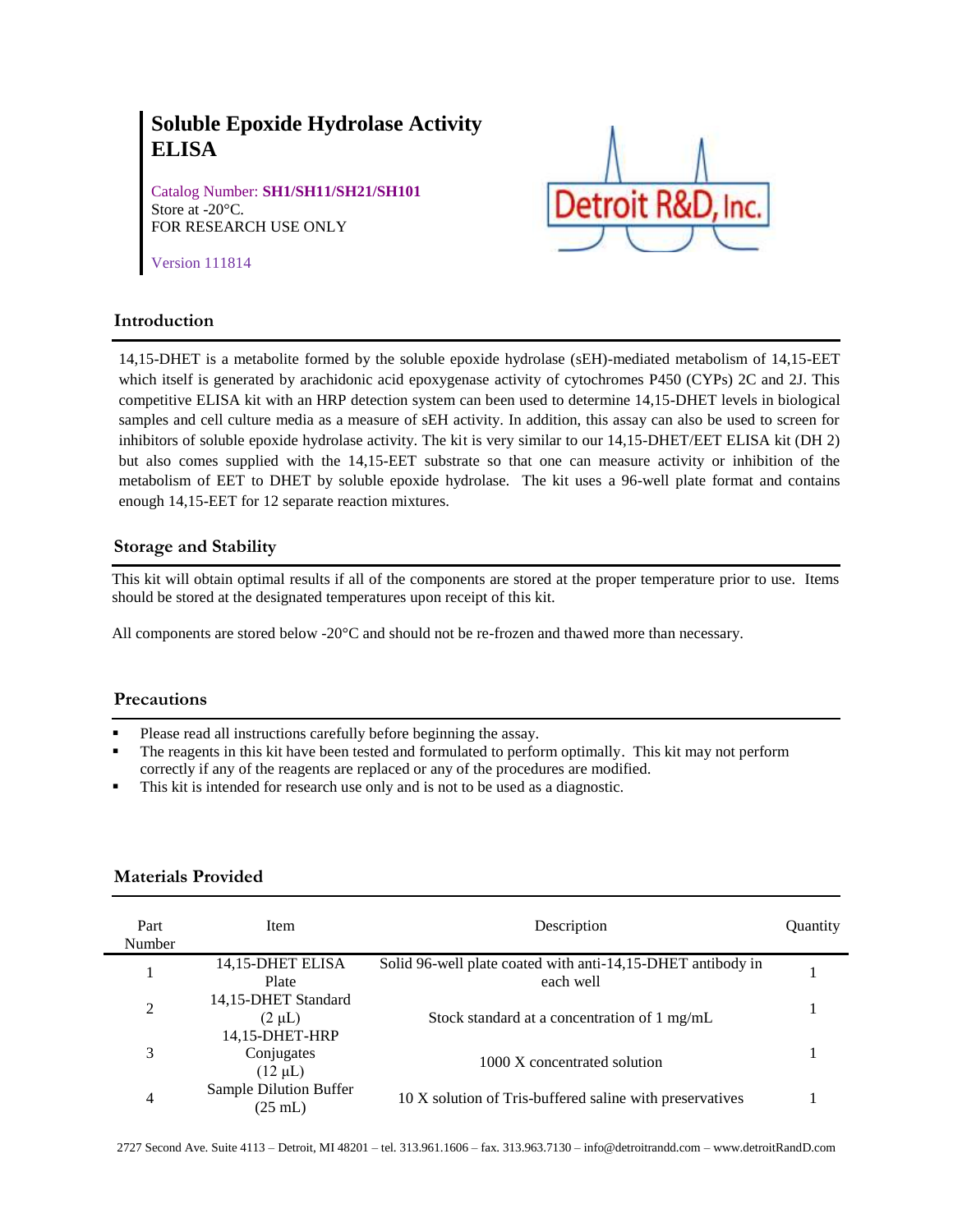| 5              | <b>HRP</b> Buffer<br>$(15 \text{ mL})$    | 1 X solution of Tris-buffered saline with preservatives                    |  |
|----------------|-------------------------------------------|----------------------------------------------------------------------------|--|
| 6              | Wash Buffer Solution<br>$(25 \text{ mL})$ | 10 X solution of Tris-buffered saline with detergents and<br>preservatives |  |
| $\overline{7}$ | <b>TMB</b> Substrate<br>$(24 \text{ mL})$ | A solution of TMB (tetra methyl benzadine)                                 |  |
| 8              | 14,15-EET<br>(90 uL)                      | 100 $\mu$ M stock solution                                                 |  |

#### **Additional Required Materials (Not Provided)**  $\overline{\phantom{a}}$

- Plate reader with a 450 nm filter
- An 8-channel adjustable pipetter and an adjustable pipetter
- Storage bottles
- Costar<sup>®</sup> cluster tubes (1.2 mL) and microcentrifuge tubes
- Deionized water

## **Procedural Notes**

- Remove all of the reagents required, including the TMB, and allow them to equilibrate to room temperature before proceeding with the assay.
- It is necessary to thoroughly mix the concentrated buffer solutions. A stir bar is contained within each buffer solution.

## **Sample Preparations**

## **Recommended sEH Activity & Inhibitor screening Protocol for Adherent Cells:**

1) Cells are detached from the growing surface by trypsinization.

2) Cells are washed once with PBS and resuspended in 10 mL media . Optimal cell density is approximately 180,000 cells/mL.

3) Cells are transferred to a 96-well clear bottom assay plate (900 cells in 50ul/well) and are allowed to attach to the plate for 12-18 hours in an humidified incubator under 37C.

4) Wells are washed with PBS and 88ul of media (serum free) are added to each well. If screening for an inhibitor of soluble epoxide hydrolase, dilute the test compound to the appropriate concentration(s) and add to the well (recommended final volume of 11ul) and incubate for 30 minutes. Better results may be observed with 2 hours of incubation.

5) Prepare the 14,15-EET solution by diluting the 100  $\mu$ M stock EET solution (supplied with the kit) with media to a concentration of 10  $\mu$ M. Add 11ul of diluted EET to each well (final concentration of 1 $\mu$ M EET). 6) Incubate cell mixture for 1 hour at room temperature.

7) Transfer 100ul of media to the 14,15 DHET ELISA plate for analysis. (We found that no dilution works best).

## **sEH Activity Protocol for Cytosol preparations (recommended protocol based on liver cytosol; adjust as necessary if using cytosol prepared from other tissue)**

- 1. Mix 400 $\mu$ l of 1X sample dilution buffer and 50  $\mu$ l cytosol (final protein concentration should be between 4 and 200ug/mL) in a microtube
- 2. (If screening for inhibitors of soluble epoxide hydrolase activity, dilute the test compound(s) to the appropriate concentration (100X inhibitor stock solutions).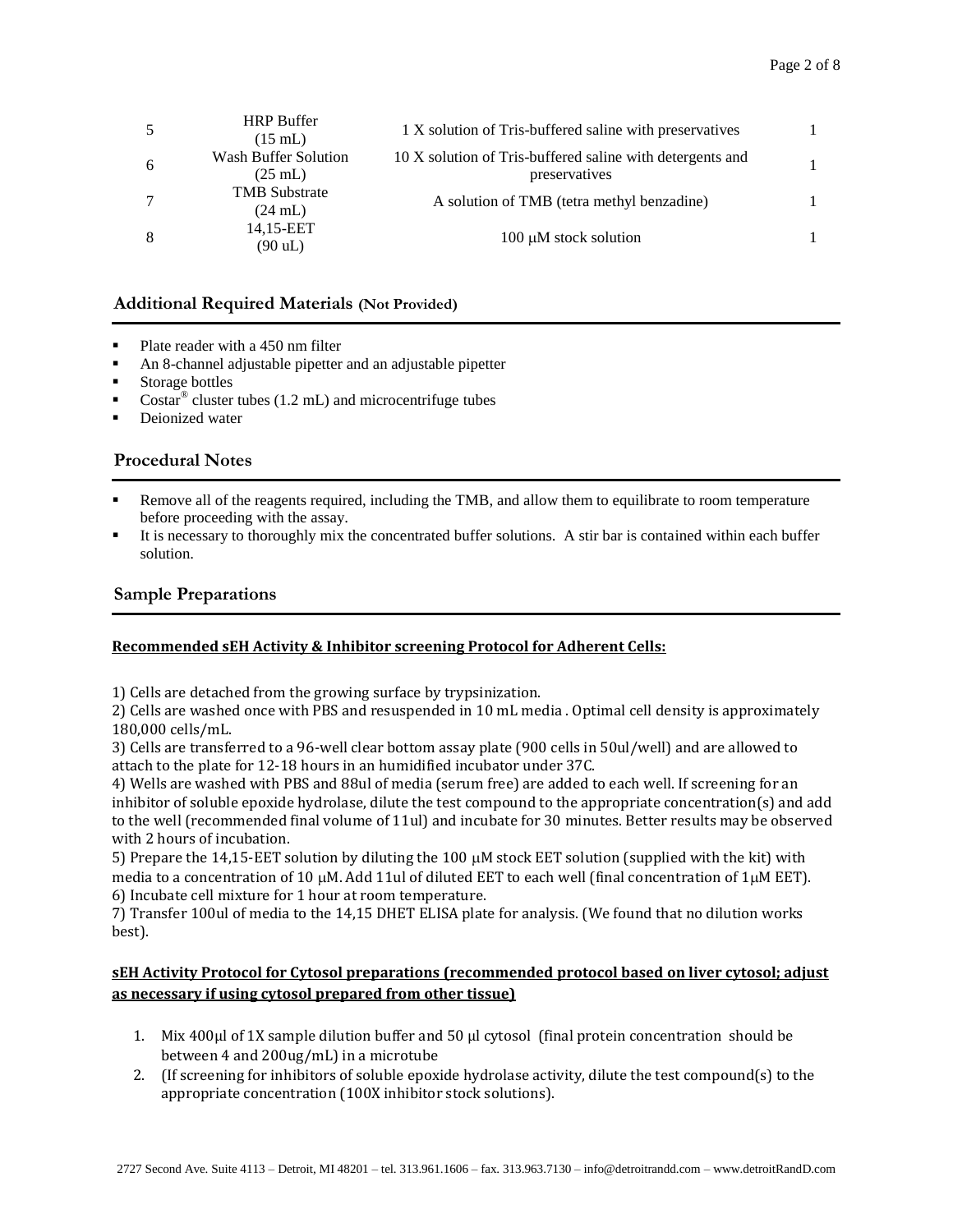Add 5  $\mu$ L of inhibitor to to 395  $\mu$ L of 1X sample dilution buffer and then add 50  $\mu$ L cytosol. Incubate for 30 minutes with shaking at room temperature. Better results may be observed with 2 hours of incubation.)

- 3. For all reactions, add 50  $\mu$ l of 10  $\mu$ M EET (final concentration 1  $\mu$ M).
- 4. Incubate at 37°C for 30 minutes
- 5. To stop reaction, add 500  $\mu$ L of ethyl acetate. Vortex vigorously and centrifuge at 12,000g for 3 minutes. Remove ethyl acetate layer and dry using speed vac or nitrogen or argon gas.
- 6. Resuspend dried extract in 10  $\mu$ L of ethanol followed by 500  $\mu$ L of sample dilution buffer.
- 7. For ELISA analysis, add 100 µl to each well of the 14,15 DHET Elisa plate and follow direction for how to use the ELISA kit

#### **sEH Activity Protocol for use with purified Human Recombinant Soluble Epoxide Hydrolase \*\***

- a. Mix 95 $\mu$ l of 1X sample dilution buffer and 5  $\mu$ l of 1.5 uM soluble epoxide hydrolase enzyme in a small tube. Final enzyme concentration =  $75$  nM.
- b. If screening for inhibitors of soluble epoxide hydrolase activity, dilute the test compound(s) to the appropriate concentration (prepare 50X inhibitor stock solutions).
- c. (Add 2  $\mu$ L of inhibitor to 93  $\mu$ L of 1X sample dilution buffer and then add 5  $\mu$ L purified enzyme. Incubate for 30 minutes with shaking at 37 degrees C. Better results may be observed with 2 hours of incubation.)
- d. Dilute the 14,15-EET supplied with the kit 10-fold using sample dilution buffer. Add 11 µl of the diluted 10  $\mu$ M EET to the well (Final EET concentration = 1  $\mu$ M).
- e. Incubate at  $37^{\circ}$ C for 30 minutes with shaking.
- $f.$  To stop reaction, add 200 µL of ethyl acetate. Vortex vigorously and centrifuge at 12,000g for 3 minutes. Remove ethyl acetate layer and dry using speed vac or nitrogen or argon gas.
- g. Resuspend in 5  $\mu$ L of ethanol followed by 95  $\mu$ L of sample dilution buffer.
- h. To assay for 14,15\_DHET formation, add contents to plate well and follow directions for how to use the ELISA kit supplied with the kit.

\*\* This protocol is for final analysis using just one well per reaction. Volumes in steps a. through g. can be multiplied to increase the number of wells used for each reaction.

## **Assay Preparations**

The solid 96-well plate and TMB solution are provided ready to use. The preparations of other assay reagents are detailed below.

**Wash Buffer**: Mix the solution with a stir bar, applying low heat until a clear colorless solution is obtained. Dilute the entire contents of the Wash Buffer Concentrate (25 mL) with 225 mL of deionized water to yield a final volume of 250 mL of 1 X Wash Buffer. This can then be refrigerated for the entire life of the kit.

**HRP Conjugate**: Dilute 1 vial of the 14,15-DHET-HRP conjugate (0.012 mL) with 12.00 mL of 1 X HRP buffer. One vial makes enough conjugate for one plate. The conjugate must be used the same day and should not be stored for later use.

**Standards**: Label 5 microtubes as Standard 1 through Standard 5. Dilute the entire contents of Sample Dilution Stock buffer (25 mL) with 225 mL deionized water to yield a final volume of 250 mL of 1 X Sample Dilution Buffer. Add 0.9 mL of the Sample Dilution Buffer to the microtubes for Standards 1 to 5. Spin down the enclosed 14,15-DHET standard vial (2 μL, filled with inert gas) and add 1.998 mL of Sample Dilution Buffer to obtain 2 mL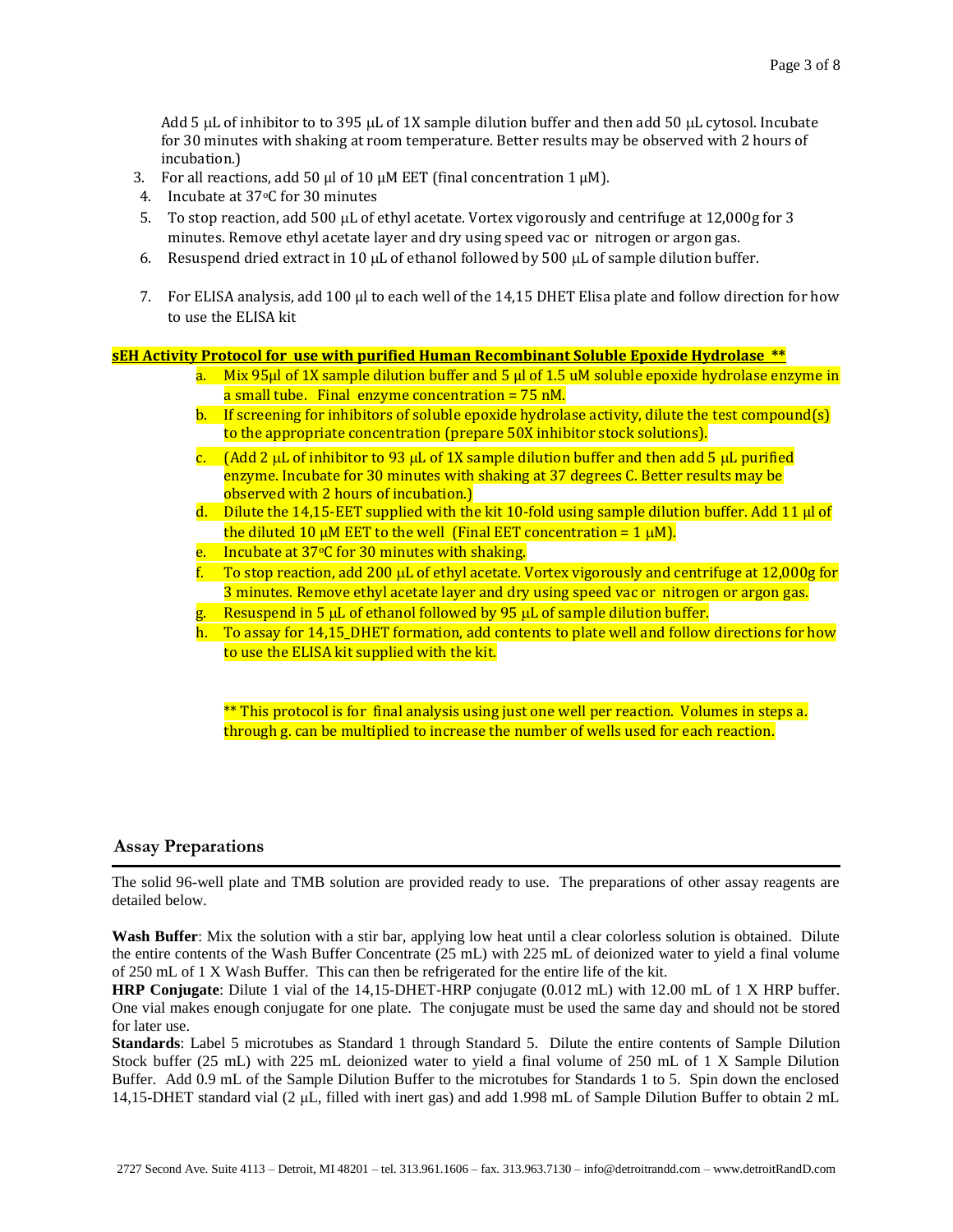of solution. Label this Standard 6. Add 0.1 mL of the Standard 6 to the microtube labeled Standard 5 and mix thoroughly. Next, add 0.1 mL of Standard 5 into the microtube labeled Standard 4 and mix thoroughly. Continue to serially dilute the standards using 1:10 dilutions for the remaining standards.

**Samples**: Samples can be directly diluted into the 1 X Sample Dilution Buffer if it is in solution. For extracted and dried samples, it is recommended to dissolve the dried-up samples with a minimal amount of ethanol of N, Ndimethyl-formanmide (DMF, 10 μL to 20 μL) and vortex well. Before ELISA assay, add 100 μL of 1 X Sample Dilution Buffer to make the stock sample solution ready for quantification with ELISA. The stock sample solution can be further diluted to a proper range of concentration for ELISA test.

## **Performing the Assay**

**Plate Setup**: Each plate must contain a minimum of three blank wells  $(B_1)$ , three maximum binding wells  $(B_0)$ , and a six point standard curve  $(S_1-S_6)$ . Each sample should be assayed in triplicate. A suggested plate format is shown below:



| <b>Standards</b> | Final Concentration (pg/mL) | Add Sample Dilution Buffer (mL) | <b>Serial Dilutions Procedure</b> |
|------------------|-----------------------------|---------------------------------|-----------------------------------|
| No. $6$          | 1,000,000                   | 1.998                           | $2 \mu L$ of stock solution.      |
| No. 5            | 100,000                     | 0.9                             | Add $0.1$ mL of No. $6$           |
| No. 4            | 10.000                      | 0.9                             | Add $0.1$ mL of No. 5             |
| No. 3            | 1.000                       | 0.9                             | Add $0.1$ mL of No. 4             |
| No. 2            | 100                         | 0.9                             | Add $0.1$ mL of No. 3             |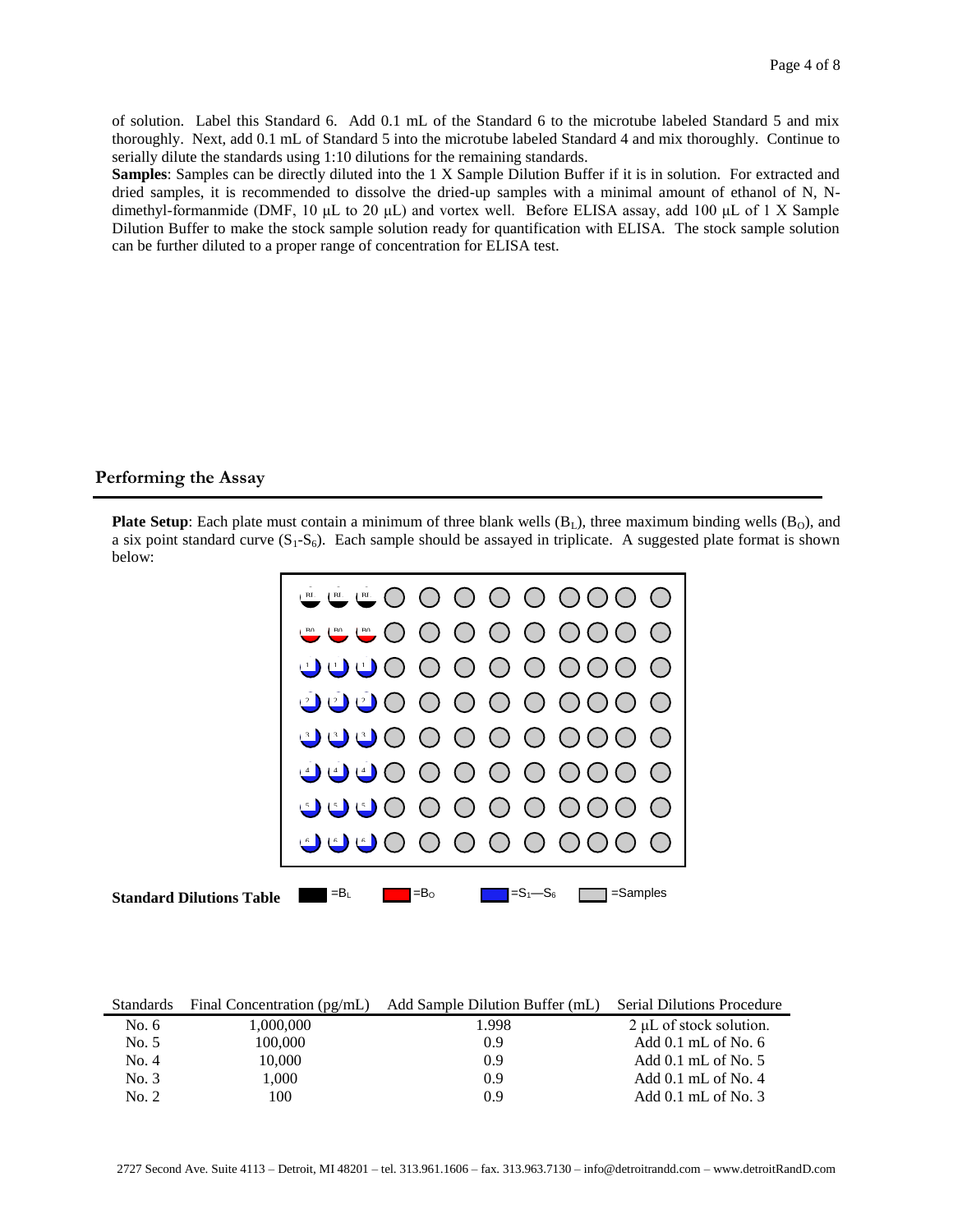No. 1 10 0.9 Add 0.1 mL of No. 2

#### **Assay Procedure**

- **Step 1**: Load 200 microliters of Sample Dilution Buffer into the blank  $(B<sub>L</sub>)$  wells and 100 microliters of Sample Dilution Buffer into the maximum binding  $(B<sub>O</sub>)$  wells.
- **Step 2**: Load 100 microliters of each of the standards into the appropriate wells.

**Step 3**: Load 100 microliters of each of the samples into the appropriate wells.

- **Step 4**: Load 100 microliters of the diluted 14,15-DHET-HRP conjugate in the  $B<sub>0</sub>$  wells, the standard wells, and the sample wells. Do NOT add HRP conjugate into the B<sub>L</sub> wells.
- **Step 5**: Incubate the plate at room temperature for two hours.
- **Step 6**: Wash the plate three times with 400 microliters of the diluted Wash Buffer per well.
- **Step 7**: After the last of the three wash cycles pat the plate dry onto some paper toweling.

**Step 8**: Add 200 microliters of the TMB substrate to all of the wells (including  $B_L$  wells).

**Step 9**: Incubate the plate at room temperature for 15-30 minutes.

**Step 10**: Add 50 micoliters of 2 N sulfuric acid to all of the wells.

**Step 11**: Read the plate at 450 nm.

## **Calculating the Results**

Most plate readers provide data reduction software that can be used to plot the standard curve and determine the sample concentrations. If your plate reader does not have this option, then a data reduction program can be used (4 parameter of log-log curve fit).

If you do not have these options, the results can be obtained manually as follows:

- 1. Average the absorbance readings from the blanks and subtract that value from each well of the plate to obtain the corrected readings. (Note: Some plate readers do this automatically. Consult the user manual of your plate reader.)
- 2. Average the corrected absorbance readings from the  $B<sub>O</sub>$  wells. This is your maximum binding.
- 3. Calculate the %B/B<sub>O</sub> for Standard 1 by averaging the corrected absorbance of the two  $S_1$  wells, divide the average by the maximum binding, then multiply by 100. Repeat this formula for the remaining standards.
- 4. Plot the %B/B<sub>O</sub> versus the concentration of 14,15-DHET from the standards using semi-log paper.
- 5. Calculate the  $%B/B<sub>O</sub>$  for the samples and determine the concentrations, utilizing the standard curve.
- 6. Multiply the concentrations obtained for each of the samples by their corresponding dilution factor.

## **Typical Results**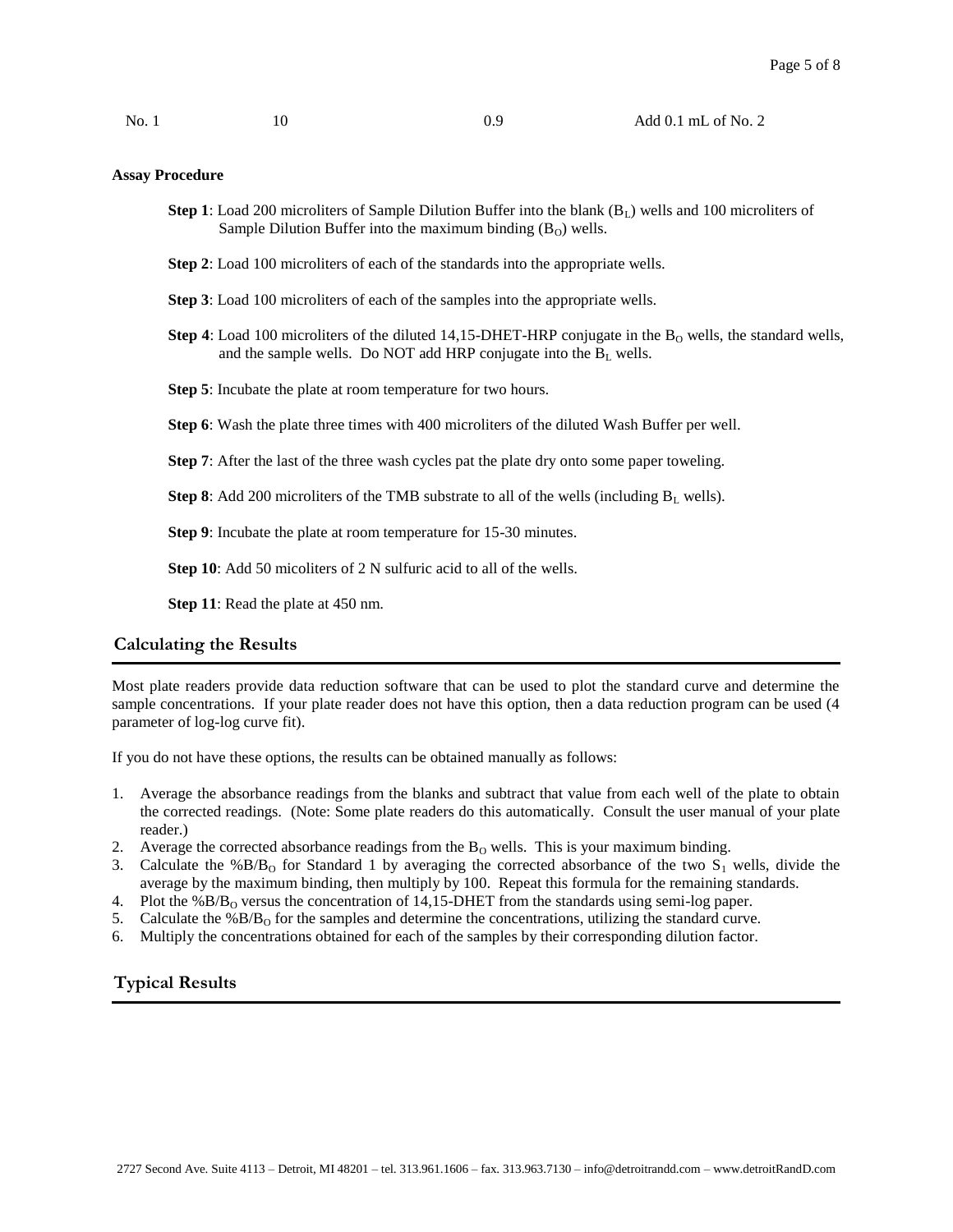

The data shown here is an example of typical results obtained using the Detroit R & D 14,15-DHET ELISA kit. These results are only a guideline, and should not be used to determine values from your samples. The user must run their own standard curve every time.

| $BL$ wells  | $= 0.059$          |       |          |
|-------------|--------------------|-------|----------|
| $B_0$ wells | $= 2.525$          |       |          |
| Standard    | Concentration      | O.D.  | % $B/B0$ |
| No. 1       | $10 \text{ pg/mL}$ | 2.349 | 93.0     |
| No. 2       | $100$ pg/mL        | 2.099 | 83.1     |
| No. 3       | $1,000$ pg/mL      | 1.691 | 67.0     |
| No. 4       | $10,000$ pg/mL     | 0.916 | 36.3     |
| No. 5       | $100,000$ pg/mL    | 0.372 | 14.7     |
| No. 6       | 1,000,000 pg/mL    | 0.148 | 5.8      |
|             |                    |       |          |

# **Specificity of anti-14,15-DHET IgG**

The specificity of the 14,15-DHET ELISA was investigated using authentic 14,15-DHET and a panel of eiconsanoids.

| 14,15-DHET         | 100.00 % |
|--------------------|----------|
| 8,9-DHET           | 3.30 %   |
| 11,12-DHET         | 3.30 %   |
| 14,15-EET          | $1.5 \%$ |
| $15(s)$ HETE       | 1.00 %   |
| 8.9-EET            | 0.40%    |
| $5(s)15(s)$ DiHETE | 0.20%    |
| 11,12-EET          | 0.05%    |
| Arachidonic Acid   | $0.05\%$ |
| 5,6-DHET           | 0.02%    |
| 5.6-EET            | $0.02\%$ |
|                    |          |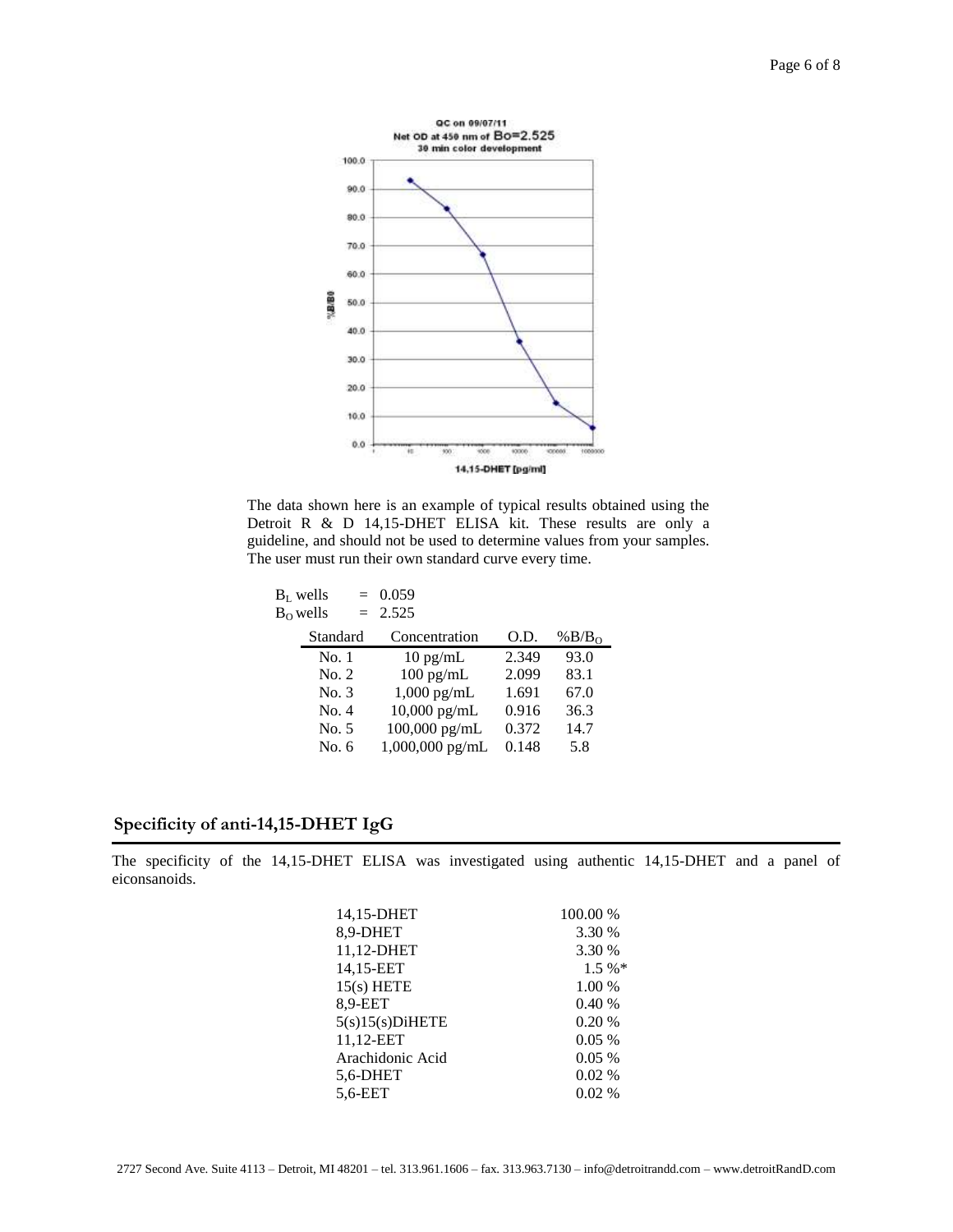| Thromboxane $B_2$  | $0.02\%$ |
|--------------------|----------|
| $\mathrm{PGE}_2$   | < 0.01 % |
| $PGF_{2a}$         | < 0.01 % |
| 6-keto-PGF $_{1a}$ | < 0.01 % |

\*Recent experiment showed 0.3% cross-reactivity.

## **Troubleshooting** l

#### **No color present in standard wells.**

- The HRP conjugate was not added. Redo the assay and add the conjugate at the proper step.
- The HRP conjugate was not incubated for the proper time. Redo the assay and incubate for the proper time.

#### **No color in any wells, including the TA wells.**

- The TMB substrate was not added. Add substrate.
- The TMB substrate was not incubated for the proper time. Continue incubation until desired color is reached.

#### **The color is faint.**

- One or all of the incubation times were cut short. Redo the assay with the proper incubation times.
- The TMB substrate was not warmed up to room temperature. Redo the assay making sure all reagents are at room temperature.
- The lab is too cold. Be sure the lab temperature is between 21-27<sup>o</sup>C and redo the assay.

#### **The background color is very high.**

The TMB substrate has been contaminated. Redo the assay with a fresh bottle of substrate.

#### **Scattered O.D. obtained from the sample.**

Redo assay using an 8-channel pipetman making sure that 8 channels are equal volume while loading.

#### **References**

- 1. Kim et al. Two divisional US Patents: 6,440,682 and 6,534,282, issued on 8/27/2002 & 3/18/2003, respectively. [\(http://patft.uspto.gov/netahtml/srchnum.htm\)](http://patft.uspto.gov/netahtml/srchnum.htm)
- 2. Garson, Kim et al. Computational characterization of a series of eicosanoids. Lett. Drug Design & Discovery 2, 322, 2005.
- 3. Spiecker et al. Risk of coronary artery disease associated with polymorphism of the cytochrome p450 epoxygenase CYP2J2. Circulation 110, 2132, 2004.
- 4. Wang et al. Cytochrome P450 2J2 promotes the neoplastic phenotype of carcinoma cells and is up-regulated in human tumors. Cancer Res. 65, 4707, 2005.
- 5. Alkayed et al. Polymorphisms in the Human Soluble Epoxide Hydrolase Gene EPHX2 Linked to Neuronal Survival after Ischemic Injury. J. Neurosci. 27(17): 464-4649, April 25, 2007.
- 6. Wang et al. Cytochrome P-450 Epoxygenase Promotes Human Cancer Metastasis. Cancer Res. 67, 6665-6667, July 15, 2007.
- 7. Zeldin et al. Cytochrome P-450 epoxygenases protect endothelial cells from apoptosis induced by tumor necrosis factor-a via MAPK and PI3K/Akt signaling pathways. Am J. Physiol Heart Circ Physiol 293: H142-H151, 2007.
- 8. Alkayed et al. Soluble Epoxide Hydrolase Gene Deletion Is Protective Against Experimental Cerebral Ischemia. Stroke: 39: 2073-2078, 2008.
- 9. Wang et al. Selective Inhibitors of CYP2J2 Related to Terfenadine Exhibit Activity Strongly against Human Cancers *in vitro* and *in vivo*. JPET, 152017, 2009.
- 10. Chen et al. Synergystic effect of cytochrome P450 epoxygenase CYP2J2\*7 polymorphism with smoking on the onset of premature myocardial infarction. Atherosclerosis, 195, 199-206, 2007.